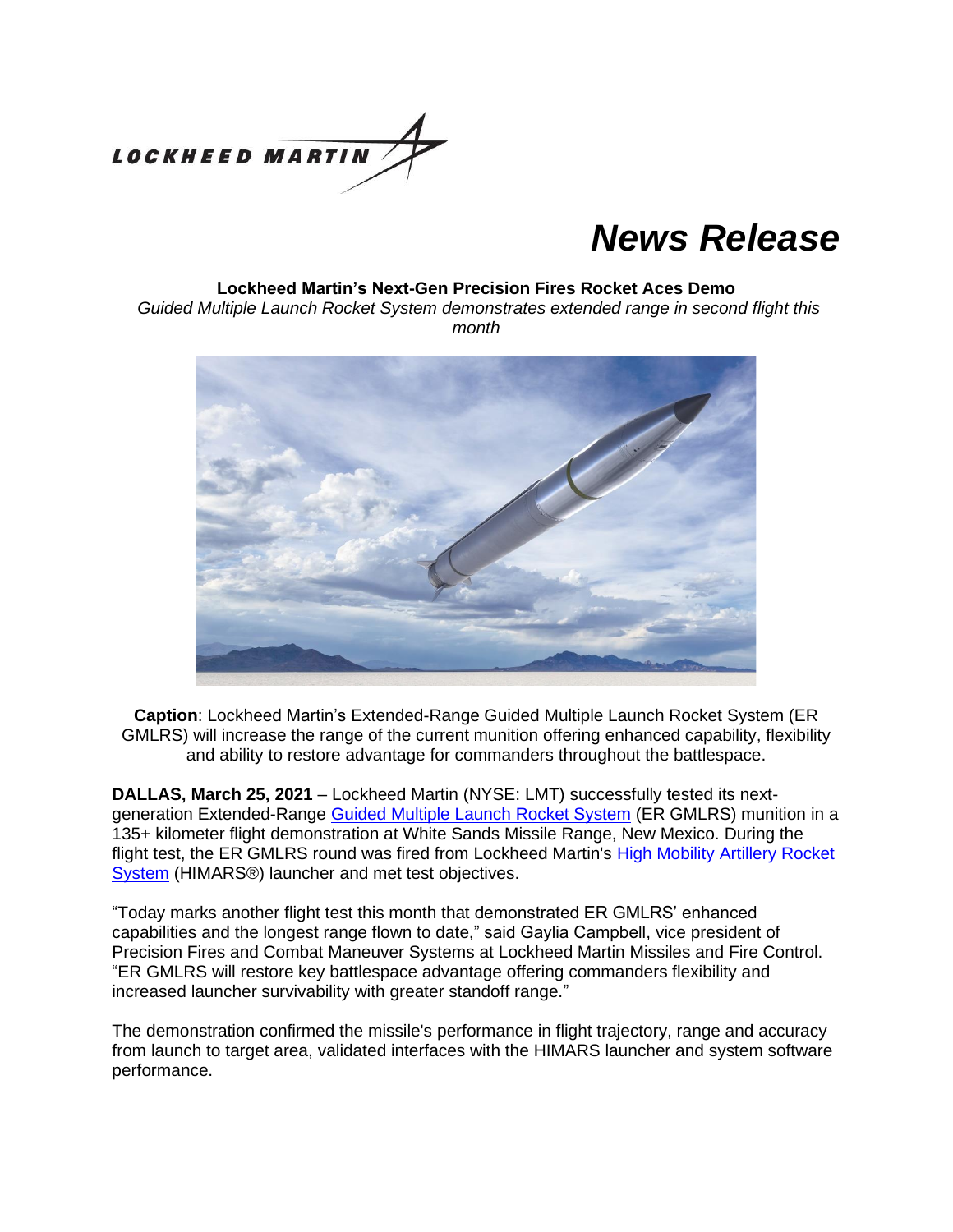The GMLRS family of munitions offers versatility, reliability and accuracy customers have come to expect. The new ER GMLRS round will offer the same choice of munitions at longer distances improving options for commanders to support Multi-Domain Operations.

Lockheed Martin has produced more than 50,000 GMLRS rounds and is under contract to produce more than 9,000 new GMLRS unitary and alternative-warhead rockets, more than 1,800 low-cost reduced-range practice rockets and integrated logistics support for the U.S. Army and international customers. The systems are produced at the Precision Fires Center of Excellence in Camden, Arkansas.

For more than 40 years, Lockheed Martin has been the leading designer and manufacturer of long-range, surface-to-surface precision strike solutions, providing highly reliable, combatproven systems like MLRS, HIMARS, ATACMS and GMLRS to domestic and international customers.

For additional information, visit our website: [https://www.lockheedmartin.com.](https://www.lockheedmartin.com/en-us/products/high-mobility-artillery-rocket-system.html)

## **About Lockheed Martin**

Headquartered in Bethesda, Maryland, Lockheed Martin Corporation is a global security and aerospace company that employs approximately 114,000 people worldwide and is principally engaged in the research, design, development, manufacture, integration and sustainment of advanced technology systems, products and services.

Please follow [@LMNews](https://twitter.com/lmnews) on Twitter for the latest announcements and news across the corporation.

### # # #

## **Media Contact**:

Angela Marcum, +1 972-415-7979; Angela.F.Marcum@lmco.com